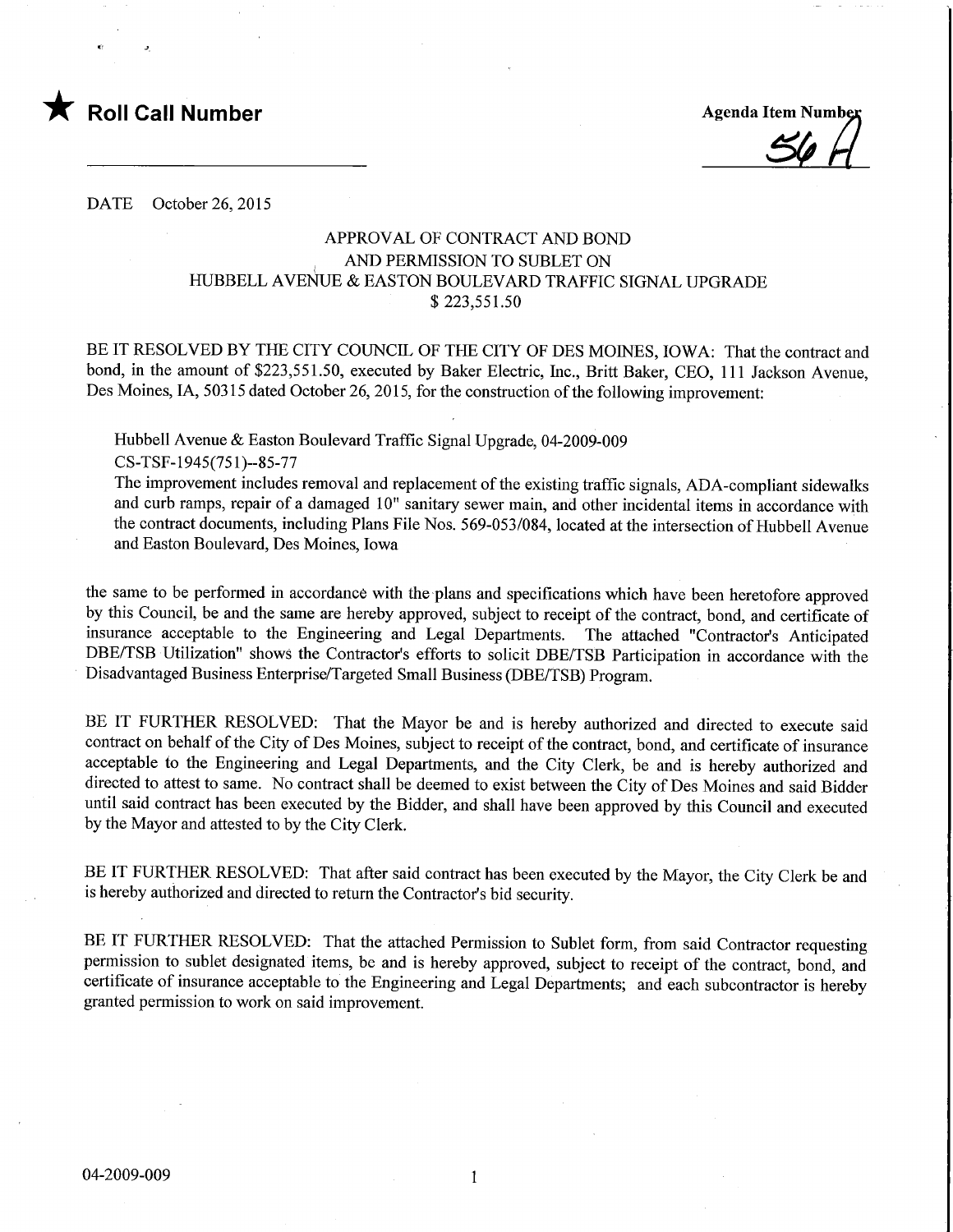

DATE October 26, 2015

BE IT FURTHER RESOLVED: That the Des Moines Finance Director is hereby authorized to encumber this contract amount against the funds as identified below, and to acquire Builder's Risk Insurance, if appropriate, for the above referenced improvement.

(City Council Communication Number  $\binom{6}{5}$   $\bigcirc$   $\bigcirc$  d attached)

Moved by to adopt. FORM APPROVED Kathleen Vanderpool

Deputy City Attorney

Funding Source: 2015-2016 CIP, Page Street - 44, Traffic Signals, Channelization, and School Crossing, TR091, Being:

\$100,000 (Max) in Iowa DOT Traffic Safety Improvement Program Funds, \$117,051.50 in G. 0. Bonds, and the remaining \$6,500 being transferred from SS054, City-wide Sanitary Sewers

| <b>YEAS</b> | <b>NAYS</b> | <b>PASS</b> | <b>ABSENT</b>   |
|-------------|-------------|-------------|-----------------|
|             |             |             |                 |
|             |             |             |                 |
|             |             |             |                 |
|             |             |             |                 |
|             |             |             |                 |
|             |             |             |                 |
|             |             |             |                 |
|             |             |             |                 |
|             |             |             | <b>APPROVED</b> |
|             |             |             |                 |
|             |             |             |                 |
|             |             |             | Mayor           |
|             |             |             |                 |

I, Diane Rauh, City Clerk of said City Council, hereby certify that at a meeting of the City Council, held on the above date, among other proceedings the above was adopted.

IN WITNESS WHEREOF, I have hereunto set my hand and affixed my seal the day and year first above written.

Mayor